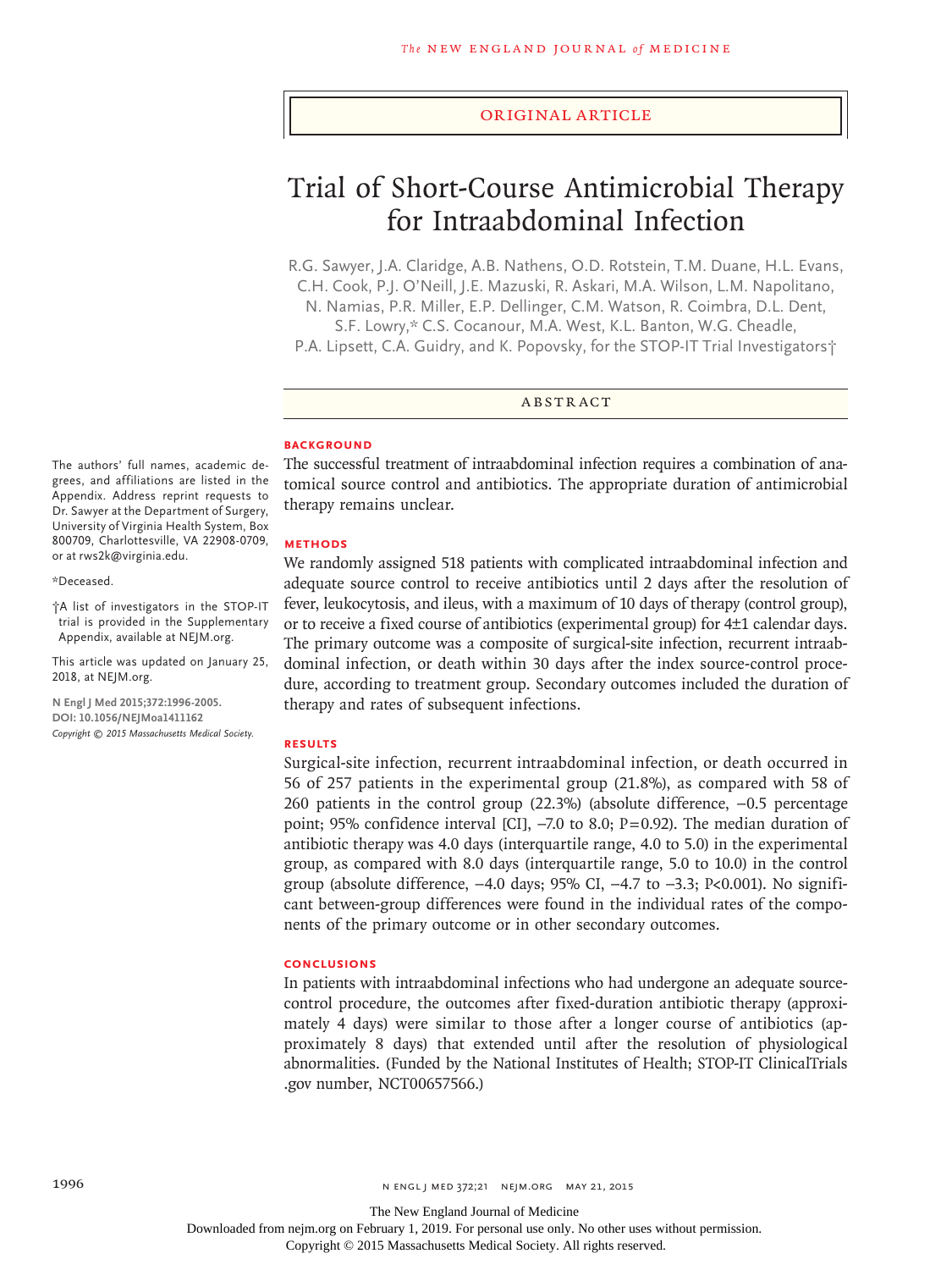COMPLICATED INTRAABDOMINAL INFEC-<br>tion continues to be a common problem<br>worldwide. Approximately 300,000 cases<br>of appendicitis occur each year in the United States,<sup>1</sup> tion continues to be a common problem worldwide. Approximately 300,000 cases and at least twice that many cases of non-appendiceal infection require management.<sup>2</sup> Morbidity ranges from 5% among patients evaluated in broad observational studies<sup> $2-4$ </sup> to close to 50% in some cohorts, such as the elderly or critically ill.5,6 Despite the diversity of specific processes in these infections, the basic tenets of management are similar: resuscitate patients who have the systemic inflammatory response syndrome (SIRS), control the source of contamination, remove most of the infected or necrotic material, and administer antimicrobial agents to eradicate residual pathogens.<sup>7,8</sup>

Antimicrobial therapy for the management of intraabdominal infections continues to evolve. Published guidelines include recommendations for appropriate antimicrobial agents on the basis of high-quality evidence.<sup>7,8</sup> The appropriate duration of therapy, however, remains unclear. Traditionally, practitioners have treated patients until all evidence of SIRS has resolved, typically for 7 to 14 days. More recently, it has been suggested that with adequate source control, a shorter course of 3 to 5 days should suffice for cure<sup>9</sup> and could decrease the risk of antimicrobial resistance. Currently used guidelines, including those published jointly by the Surgical Infection Society (SIS) and the Infectious Diseases Society of America (IDSA), recommend a treatment course of 4 to 7 days, depending on the clinical response.7,8

Despite these recommendations, observational studies show that therapy is typically administered for 10 to 14 days. $4,10,11$  One reason that shortening therapy has been difficult is the 20% rate of clinically significant infectious complications after treatment.<sup>3</sup> These subsequent complications, however, are often due to progression of the original disease or inadequate original source control and may not be preventable with antimicrobial therapy alone.

We conducted the randomized Study to Optimize Peritoneal Infection Therapy (STOP-IT) trial to compare two strategies guiding the duration of antimicrobial therapy for the management of complicated intraabdominal infection. We hypothesized that the administration of fixed-duration antibiotic therapy (4 days) after source control would lead to equivalent outcomes and a shorter duration of therapy as compared with the traditional strategy of administration of antibiotics until 2 days after the resolution of the physiological abnormalities related to SIRS.

## Methods

# **Study Population**

Patients were eligible for enrollment in the study if they were 16 years of age or older; if they presented with a complicated intraabdominal infection with either fever (temperature ≥38.0°C), leukocytosis (≥11,000 peripheral white cells per cubic millimeter), or gastrointestinal dysfunction due to peritonitis precluding intake of more than half their normal diet; and if they had undergone an intervention to achieve source control.

Source control, defined as procedures that eliminate infectious foci, control factors that promote ongoing infection, and correct or control anatomical derangements to restore normal physiological function, is critical to the management of any infection.12 The adequacy of source control was confirmed by the local investigator and the principal investigator of the overall study (see the full protocol, available with the full text of this article at NEJM.org).

# **Study Design and Oversight**

In this investigator-initiated, open-label, multicenter trial, we randomly assigned participants in a 1:1 ratio to receive 4 full days of antimicrobial therapy after their index source-control procedure (experimental group) or to receive antimicrobial therapy until 2 days after the resolution of the physiological abnormalities related to SIRS (control group). This resolution was defined as a body temperature of less than 38.0°C for 1 entire calendar day, normalization of the peripheral white-cell count to less than 11,000 per cubic millimeter, and the patient's ability to consume more than half of his or her regular diet without adverse effects.

All the patients or their legal surrogates provided written informed consent. The specific choice of antimicrobial agents was not dictated by the protocol but rather was considered to be acceptable if it was consistent with published SIS-IDSA guidelines.<sup>7,8</sup>

Randomization was performed with the use of a Web-based data system managed by Merge Healthcare, an independent contract research organization paid by the sponsor. Each study site ЕŃ

*A Quick Take summary is available at NEJM.org*

The New England Journal of Medicine

Downloaded from nejm.org on February 1, 2019. For personal use only. No other uses without permission.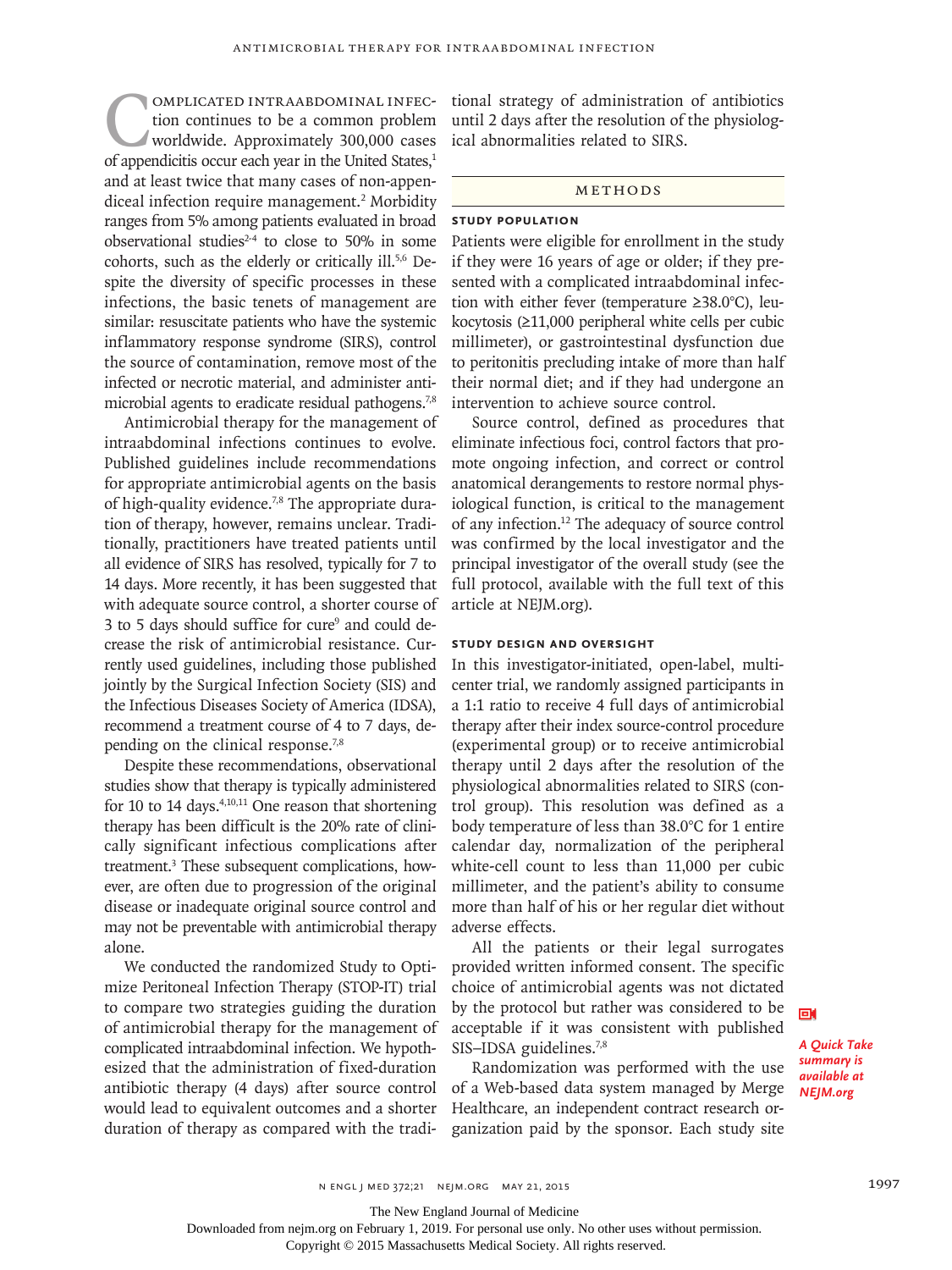used a unique randomization sequence. Only 20 patients with appendiceal disease were permitted in each sequential block of 200 randomly assigned patients. Patients were enrolled at 23 sites throughout the United States and Canada, and the study was coordinated through the SIS and managed by the University of Virginia team. The protocol was approved by the institutional review board at each site. All the authors vouch for the accuracy and completeness of the data, the analyses reported here, and the fidelity of the study to the protocol.

# **Duration of Therapy and Adherence to the Protocol**

After randomization, patients were followed to assess their clinical course and adherence to the protocol. In the control group, adherence to the protocol was defined as the receipt of appropriate antimicrobial agents until 2±1 calendar days after the first day that the patient had a maximum temperature of less than 38.0°C for 1 whole calendar day, less than 11,000 peripheral white cells per cubic millimeter, and the ability to meet more than half their nutritional needs enterally. A maximum of 10 days of therapy was allowed for treatment of the initial intraabdominal infection.

In the experimental group, adherence to the protocol was defined as the receipt of effective antimicrobial agents for 4±1 calendar days after the index source-control procedure. Patients were followed for 30 days after the initial source-control procedure and assessed for infectious complications, use of antimicrobial therapy, and death from any cause. Patients hospitalized for more than 30 days were followed to determine hospital length of stay. A resistant pathogen was defined as methicillin-resistant *Staphylococcus aureus*, any vancomycin-resistant enterococcus species, or a gram-negative organism that was resistant to all members of a major class of antimicrobial agents.

# **Statistical Analysis**

The primary analysis compared the proportion of patients in each group in whom a surgical-site infection or recurrent intraabdominal infection developed or in whom death occurred within 30 days after the index source-control procedure. Analyses were performed with the use of the chi-square test with Yates' correction, Student's t-test, or Wilcoxon signed-rank test, where applicable, in the intention-to-treat population, which consisted of all patients who provided consent and underwent randomization. Kaplan–Meier curves for time to an event were constructed and compared with the use of the log-rank test.

Secondary analyses assessed the duration of antimicrobial therapy for the index infection, overall exposure to antimicrobial agents, rates of subsequent extraabdominal infection, and adherence to the protocol. Prespecified subgroups for analysis included patients with an Acute Physiology and Chronic Health Evaluation (APACHE) II score of 10 or higher (on a scale of 0 to 71, with higher scores indicating an increased risk of death), patients with a health care–associated infection, patients with an appendiceal source of index infection and those with a non-appendiceal source of index infection, and patients with an index infection treated by surgical drainage and those whose index infection was treated by percutaneous drainage. Multivariate logistic regression was performed to determine associations with the composite outcome, including key demographic variables and treatment-group assignments.

According to the original sample-size calculation to define equivalence between the two groups, we calculated that a sample of 505 patients per group would be required to give the study 90% power to detect a 10% difference in complication rates, assuming a 30% complication rate among controls and assuming a dropout rate of 10%, at an alpha level of 0.05. After the first interim analysis showed nearly identical outcomes in the two cohorts, a competitive renewal request for continued support to reach the targeted enrollment levels was not funded owing largely to a concern for futility.

### **RESULTS**

**Patient Characteristics and Index Infections** From August 2008 through August 2013, a total of 518 patients underwent randomization. One patient withdrew consent after randomization. Thirty-day follow-up was completed in 99.8% of the patients (Fig. 1).

The mean (±SE) age of the patients was 52.2±1.0 years (range, 16 to 88); most of the patients were male, and the composition of racial and ethnic groups was similar in the two groups.

The New England Journal of Medicine

Downloaded from nejm.org on February 1, 2019. For personal use only. No other uses without permission.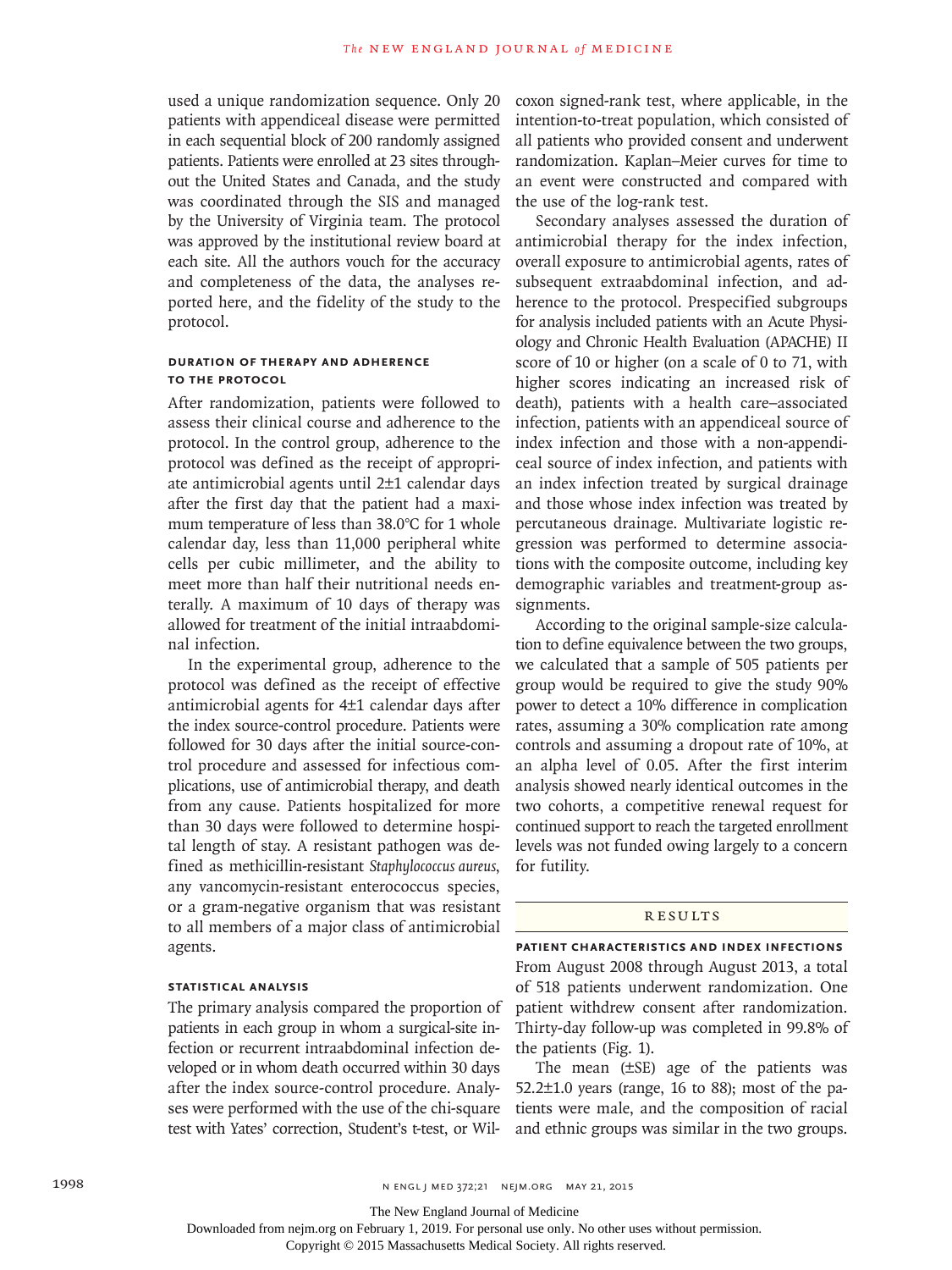

The mean APACHE II score for the index infection was  $10.1\pm0.3$  (range, 0 to 29), the most common origin of the infection was the colon or rectum, and one third of the infections were treated with a percutaneous procedure (Table 1). Complete demographic data are provided in Table S1 in the Supplementary Appendix, available at NEJM .org. There were no differences between the two study groups, at a significance level of less than 0.05, with respect to any demographic variable.

# **Adherence to the Protocol**

A total of 211 of 258 patients in the experimental group (81.8%), as compared with 189 of 260 patients in the control group (72.7%), ultimately received antimicrobial therapy for the protocolspecified duration  $(P=0.02)$  (Fig. 1). In the control group, 10 patients received therapy for too few did not adhere to the protocol received a treat-

days, including 7 patients who continued to have an elevated white-cell count and 4 patients who had ongoing gastrointestinal dysfunction when therapy was discontinued. Among the other patients who did not receive the assigned therapy, 26 received therapy for less than 10 days (but longer than required according to their physiological findings) and 35 received therapy for more than 10 days. In some patients in the control group, the initial course of antimicrobial therapy was extended owing to a second infection, and they were considered to be in violation of the protocol; 6 of these patients had a surgical-site infection, 8 had a recurrent intraabdominal infection, and 1 had an infectious disease owing to extraabdominal infection.

In the experimental group, all 47 patients who

The New England Journal of Medicine

Downloaded from nejm.org on February 1, 2019. For personal use only. No other uses without permission.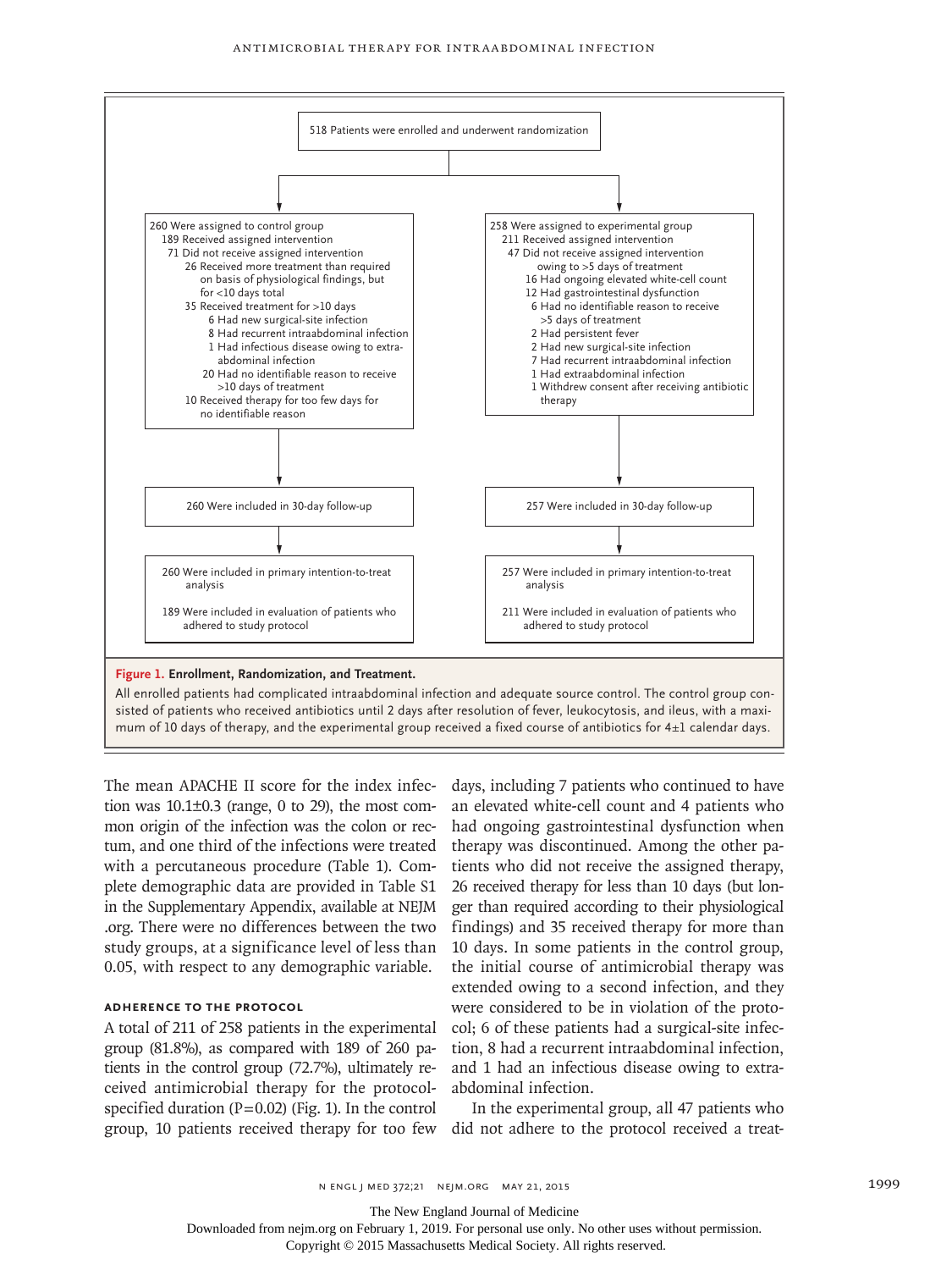| Variable                                       | Control<br>Group<br>$(N = 260)$ | Experimental<br>Group<br>$(N = 258)$ |
|------------------------------------------------|---------------------------------|--------------------------------------|
| $Age - yr$                                     | $52.2 \pm 1.0$                  | $52.2 \pm 1.0$                       |
| Male sex - no. $(%)$                           | 145 (55.8)                      | 144 (55.8)                           |
| Race or ethnic group - no. (%) +               |                                 |                                      |
| White                                          | 208 (80.0)                      | 196 (76.0)                           |
| <b>Black</b>                                   | 43 (16.5)                       | 51(19.8)                             |
| Asian                                          | 5(1.9)                          | 6(2.3)                               |
| American Indian or Alaskan Native              | 2(0.8)                          | 1(0.4)                               |
| Hispanic - no. (%)                             | 20(7.7)                         | 15(5.8)                              |
| Other                                          | 2(0.8)                          | 4(1.6)                               |
| Characteristics of index infection             |                                 |                                      |
| APACHE II scoret                               | $9.9 \pm 0.4$                   | $10.3 \pm 0.4$                       |
| Maximum white-cell count - per mm <sup>3</sup> | 15,600±0.4                      | 17,100±0.7                           |
| Maximum body temperature - °C                  | $37.8 \pm 0.1$                  | $37.7 \pm 0.1$                       |
| Organ of origin - no. (%)                      |                                 |                                      |
| Colon or rectum                                | 80 (30.8)                       | 97 (37.6)                            |
| Appendix                                       | 34(13.1)                        | 39 (15.1)                            |
| Small bowel                                    | 31(11.9)                        | 42 (16.3)                            |
| Source-control procedure - no. (%)             |                                 |                                      |
| Percutaneous drainage                          | 86(33.1)                        | 86 (33.3)                            |
| Resection and anastomosis or closure           | 69 (26.5)                       | 64 (24.8)                            |
| Surgical drainage only                         | 55(21.2)                        | 54 (20.9)                            |
| Resection and proximal diversion               | 27(10.4)                        | 37(14.3)                             |
| Simple closure                                 | 20(7.7)                         | 12(4.7)                              |
| Surgical drainage and diversion                | 3(1.2)                          | 4(1.6)                               |

**Table 1. Baseline Demographic and Clinical Characteristics, According to** 

**Study Group.\***

\* Plus–minus values are means ±SE. There were no significant differences between the groups (P<0.05).

† Race and ethnic groups were reported by the patient or surrogate.

‡ Acute Physiology and Chronic Health Evaluation (APACHE) II scores range from 0 to 71, with higher scores indicating an increased risk of death.

> ment course that was longer than the duration specified in the protocol. Of these patients, 16 had an ongoing elevated white-cell count, 2 had persistent fever, and 12 continued to have gastrointestinal dysfunction that prevented enteral intake. A new infection leading to extension of antimicrobial therapy for more than 4 days occurred in 10 patients, including 2 with a surgical-site infection, 7 with a recurrent intraabdominal infection, and 1 with an extraabdominal infection. Two patients with recurrent intraabdominal infection also had a persistently elevated white-cell count.

#### **Primary and Major Secondary Outcomes**

The composite primary end point of surgical-site infection, recurrent intraabdominal infection, or death occurred in 56 of 257 patients in the experimental group (21.8%), as compared with 58 of 260 patients in the control group (22.3%) (absolute difference, −0.5 percentage point, 95% confidence interval [CI], −7.0 to 8.0; P=0.92) (Table 2). Kaplan–Meier analysis showed no significant between-group difference in the time to the composite primary outcome (Fig. 2).

No significant between-group differences were seen in the rates of the individual primary-endpoint components of surgical-site infection (absolute difference, −2.2 percentage points; 95% CI,  $-2.4$  to 7.0; P=0.43), recurrent intraabdominal infection (absolute difference, 1.8 percentage points; 95% CI, −4.5 to 7.8; P=0.67), and death (absolute difference, 0.4 percentage point; 95% CI, −1.7 to 2.7; P=0.99). Diagnosis of surgical-site infection and recurrent intraabdominal infection, but not death, occurred significantly later in the control group than in the experimental group (Table 2). Death occurred in 5 of the 518 patients in the two groups combined (1.0%, 2 patients in the control group and 3 patients in the experimental group) at a mean of 18.7±0.4 days after the index source-control procedure. All the deaths were judged by the site principal investigator and the study principal investigator to be related to underlying coexisting diseases (principally cancer and cardiovascular disease) and not to the initial intraabdominal infection.

The median duration of antimicrobial treatment for the index intraabdominal infection was 4.0 days (interquartile range, 4.0 to 5.0) in the experimental group, as compared with 8.0 days (interquartile range, 5.0 to 10.0) in the control group (absolute difference, −4.0 days; 95% CI, −4.7 to −3.3; P<0.001). There were significantly fewer median antimicrobial-free days at 30 days (including all antimicrobial therapy) in the control group than in the experimental group. No significant between-group differences were found with respect to the rates of extraabdominal infection, *Clostridium difficile* infection, or secondary infections with resistant pathogens (Table 2).

# **Outcomes in Prespecified Subgroups**

The occurrence of the primary composite outcome was similar in the two study groups in all prespecified subgroups, including patients who were

The New England Journal of Medicine

Downloaded from nejm.org on February 1, 2019. For personal use only. No other uses without permission.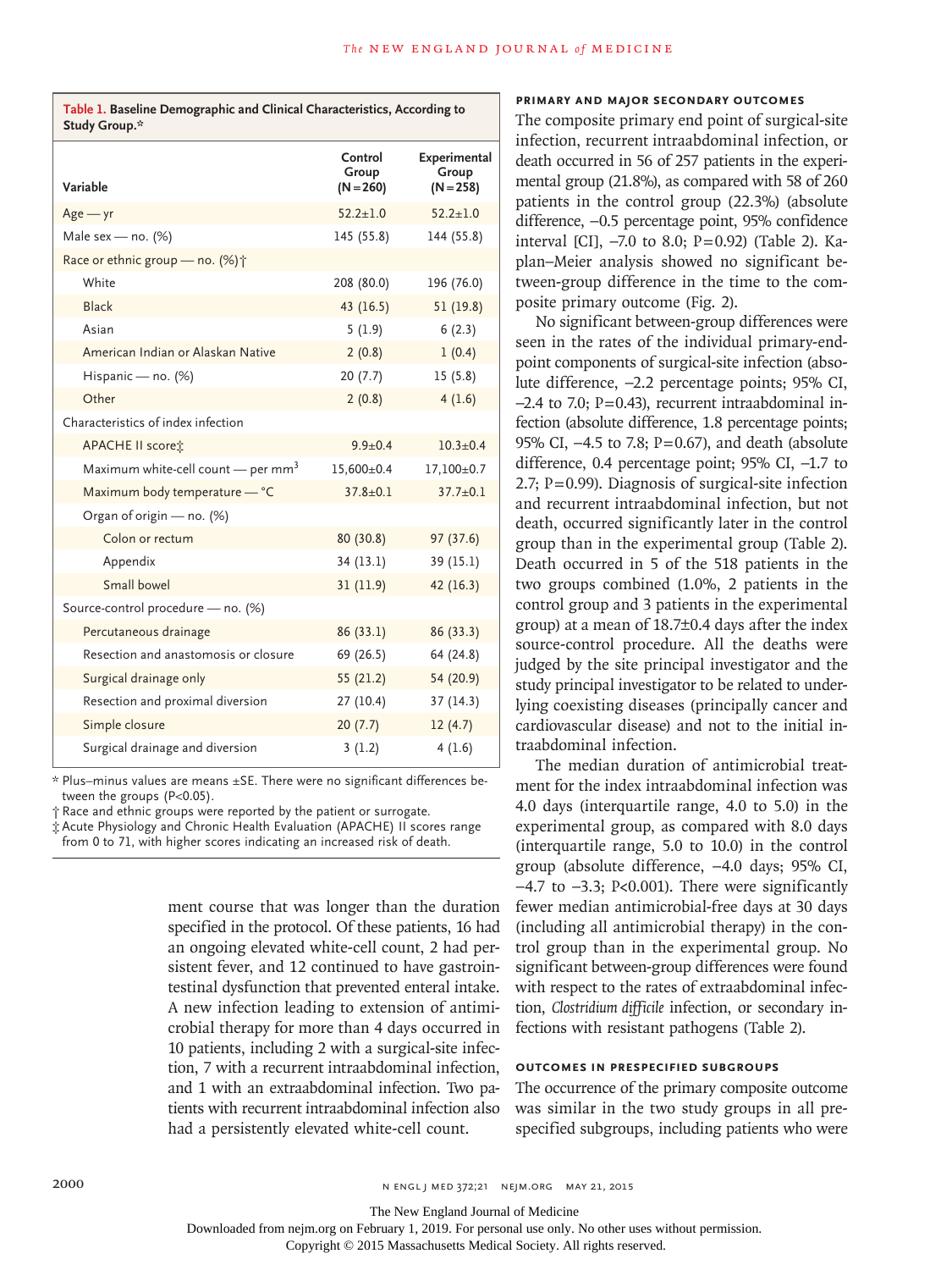| Table 2. Primary and Major Secondary Outcomes.*                                                       |                                 |                                      |         |  |  |  |
|-------------------------------------------------------------------------------------------------------|---------------------------------|--------------------------------------|---------|--|--|--|
| Variable                                                                                              | Control<br>Group<br>$(N = 260)$ | Experimental<br>Group<br>$(N = 257)$ | P Value |  |  |  |
| Primary outcome: surgical-site infection, recurrent intraabdominal<br>infection, or death $-$ no. (%) | 58 (22.3)                       | 56 (21.8)                            | 0.92    |  |  |  |
| Surgical-site infection                                                                               | 23(8.8)                         | 17(6.6)                              | 0.43    |  |  |  |
| Recurrent intraabdominal infection                                                                    | 36 (13.8)                       | 40 (15.6)                            | 0.67    |  |  |  |
| Death                                                                                                 | 2(0.8)                          | 3(1.2)                               | 0.99    |  |  |  |
| Time to event - no. of days after index source-control procedure                                      |                                 |                                      |         |  |  |  |
| Diagnosis of surgical-site infection                                                                  | $15.1 + 0.6$                    | $8.8 + 0.4$                          | < 0.001 |  |  |  |
| Diagnosis of recurrent intraabdominal infection                                                       | $15.1 + 0.5$                    | $10.8 + 0.4$                         | < 0.001 |  |  |  |
| Death                                                                                                 | $19.0 + 1.0$                    | $18.5 + 0.5$                         | 0.66    |  |  |  |
| Secondary outcome                                                                                     |                                 |                                      |         |  |  |  |
| Surgical-site infection or recurrent intraabdominal infection with<br>resistant pathogen - no. $(\%)$ | 9(3.5)                          | 6(2.3)                               | 0.62    |  |  |  |
| Site of extraabdominal infection - no. (%)                                                            |                                 |                                      |         |  |  |  |
| Any site <sup>+</sup>                                                                                 | 13(5.0)                         | 23 (8.9)                             | 0.11    |  |  |  |
| Urine                                                                                                 | 10(3.8)                         | 13(5.1)                              | 0.65    |  |  |  |
| Blood                                                                                                 | 3(1.2)                          | 5(1.9)                               | 0.71    |  |  |  |
| Lung                                                                                                  | 3(1.2)                          | 3(1.2)                               | 0.99    |  |  |  |
| Area of skin other than surgical site                                                                 | 1(0.4)                          | 4(1.6)                               | 0.36    |  |  |  |
| Vascular catheter                                                                                     | 0(0)                            | 2(0.8)                               | 0.47    |  |  |  |
| Clostridium difficile infection $-$ no. (%)                                                           | 3(1.2)                          | 5(1.9)                               | 0.71    |  |  |  |
| Extraabdominal infection with resistant pathogen $-$ no. (%)                                          | 6(2.3)                          | 2(0.8)                               | 0.29    |  |  |  |
| Duration of outcome - days                                                                            |                                 |                                      |         |  |  |  |
| Antimicrobial therapy for index infection                                                             |                                 |                                      | < 0.001 |  |  |  |
| Median                                                                                                | 8                               | 4                                    |         |  |  |  |
| Interquartile range                                                                                   | $5 - 10$                        | $4 - 5$                              |         |  |  |  |
| Antimicrobial-free days at 30 days                                                                    |                                 |                                      | < 0.001 |  |  |  |
| Median                                                                                                | 21                              | 25                                   |         |  |  |  |
| Interquartile range                                                                                   | $18 - 25$                       | $21 - 26$                            |         |  |  |  |
| Hospitalization after index procedure                                                                 |                                 |                                      | 0.48    |  |  |  |
| Median                                                                                                | 7                               | 7                                    |         |  |  |  |
| Interquartile range                                                                                   | $4 - 11$                        | $4 - 11$                             |         |  |  |  |
| Hospital-free days at 30 days                                                                         |                                 |                                      | 0.22    |  |  |  |
| Median                                                                                                | 23                              | 22                                   |         |  |  |  |
| Interquartile range                                                                                   | $18 - 26$                       | $16 - 26$                            |         |  |  |  |

\* Plus–minus values are means ±SE.

† Some patients had extraabdominal infections at more than one site.

treated per protocol (33 of 189 patients in the tary Appendix). Differences in the duration of control group [17.5%] and 37 of 211 patients in therapy among patients in all subgroups were the experimental group [17.5%]; absolute differ-similar to those seen in the intention-to-treat ence, 0.1 percentage point; 95% CI, -7.4 to 7.6; analysis, with the exception of the subgroup of P=0.72) (Fig. 3, and Table S2 in the Supplemen-patients who were not treated according to the

The New England Journal of Medicine

Downloaded from nejm.org on February 1, 2019. For personal use only. No other uses without permission.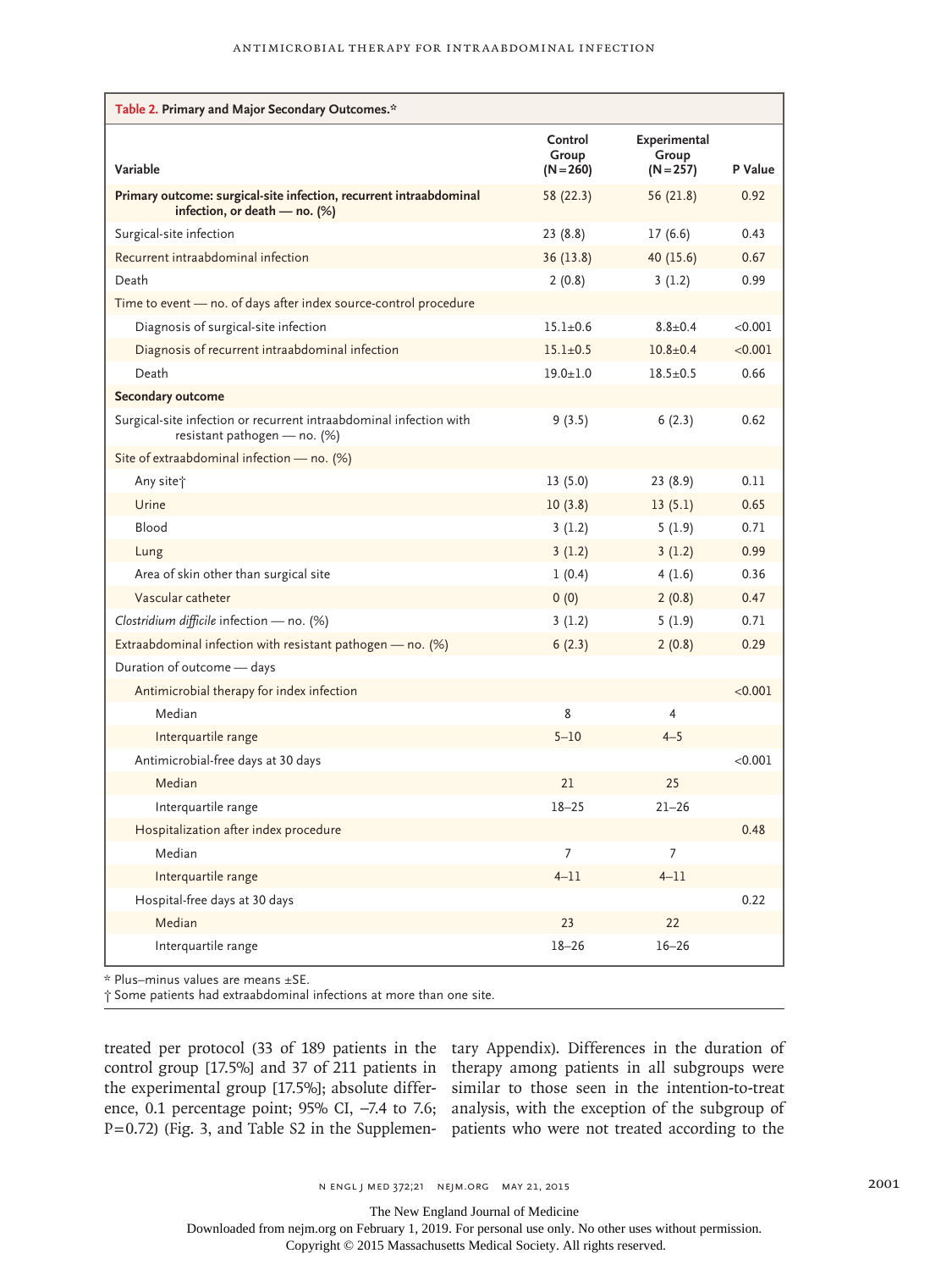

**Figure 2. Kaplan–Meier Time-to-Event Curves for the Composite Primary Outcome, According to Treatment Group.**

The composite primary outcome was surgical-site infection, recurrent in-

protocol, for whom the median duration was 11 days in both groups. Results of the logisticregression analysis are provided in Table S3 in the Supplementary Appendix; there was no significant interaction between treatment groups and the primary composite outcome.

# Discussion

In this randomized study involving patients with complicated intraabdominal infections, a fixed duration of 4 days of antibiotic treatment resulted in outcomes that were similar to those of a traditional, longer course that was based on resolution of physiological abnormalities, and the shorter course was associated with significantly fewer days of antibiotic exposure. These data provide support for the concept that after an adequate source-control procedure, the beneficial effects of systemic antimicrobial therapy are limited to the first few days after intervention. In addition, it might be argued that the delay in manifestation of infectious complications in the control group was itself an adverse outcome, since the time to recognition of these events and, therefore, the overall time to resolution of all infections was prolonged.

Traditionally, physicians have administered antimicrobial therapy in patients who have intraabdominal infections until clinical and laboratory evidence suggests that the infection has resolved. They reasoned that ongoing sepsis was indicative of ongoing replication of pathogens. More recent experimental data, however, suggest that a prolonged SIRS may be more a reflection of host immune activity than an indication of the presence of viable microorganisms.13-15 As such, efforts have begun to shorten the duration of antimicrobial therapy in the presence of traditional markers of sepsis. These efforts have already been successful in other severe infections such as ventilator-associated pneumonia.16

Currently, the average duration of antibiotic therapy for intraabdominal infection is 10 to 14 days.4,10,11 The results of smaller studies of the effect of an abbreviated course of antimicrobial therapy have been published. Schein et al. reported on an uncontrolled study in which 23 consecutive patients with diffuse peritonitis were assigned to receive 3 to 5 days of antibiotics.<sup>9</sup> Infections developed in 22% of these patients; these rates were similar to those seen in a historical cohort. Basoli et al., who randomly assigned 90 patients with mild-to-moderate intraabdominal infection to either 3 days or 5 or more days of ertapenem therapy, found no between-group difference in infectious outcomes.17 Those findings, however, are not generalizable to the majority of patients with intraabdominal infection, since half the patients had appendiceal disease and the overall rate of infectious complications was less than 10%. As compared with these studies, the STOP-IT trial had several advantages, including a larger sample size, randomized design, and enrollment of patients with a broader range of severity of illness.

The rate of infectious complications was more than 20% in both groups of our study, and most of these complications were recurrent intraabdominal infections. Given the large difference in the number of days of treatment in the two study groups, neither shortening nor lengthening the duration of antimicrobial therapy appears likely to affect infectious outcomes. Truly clinically significant improvement in the management of this disease, therefore, probably awaits more effective technical or immune response–modifying interventions. However, the observed mortality in our study was only 1%; this is better than anticipated among patients with a mean APACHE II score

The New England Journal of Medicine

Downloaded from nejm.org on February 1, 2019. For personal use only. No other uses without permission.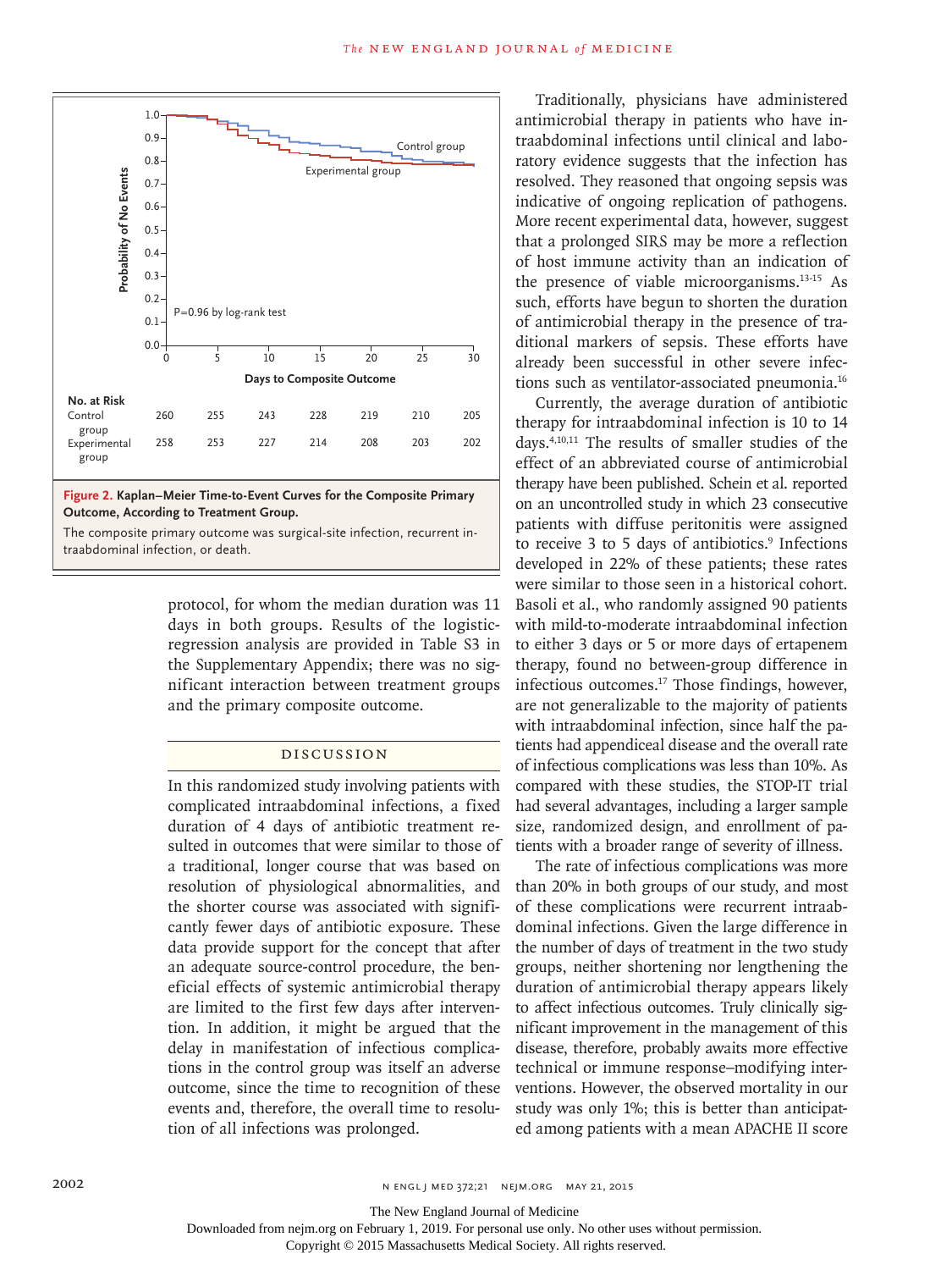| Subgroup                                                                                                                                                                   | No. of<br><b>Patients</b> | Days of Antibiotic<br>Therapy<br>median<br>(interquartile range) | <b>Proportion with Composite Outcome</b>    |  |  |  |
|----------------------------------------------------------------------------------------------------------------------------------------------------------------------------|---------------------------|------------------------------------------------------------------|---------------------------------------------|--|--|--|
| Adhered to protocol                                                                                                                                                        |                           |                                                                  |                                             |  |  |  |
| Control                                                                                                                                                                    | 189                       | $7(5-10)$                                                        |                                             |  |  |  |
| Experimental                                                                                                                                                               | 211                       | $4(4-5)$                                                         |                                             |  |  |  |
| Did not adhere to protocol                                                                                                                                                 |                           |                                                                  |                                             |  |  |  |
| Control                                                                                                                                                                    | 71                        | $11(7-17)$                                                       |                                             |  |  |  |
| Experimental                                                                                                                                                               | 47                        | $11(8-19)$                                                       |                                             |  |  |  |
| APACHE II score ≥10                                                                                                                                                        |                           |                                                                  |                                             |  |  |  |
| Control                                                                                                                                                                    | 120                       | $8(5-10)$                                                        |                                             |  |  |  |
| Experimental                                                                                                                                                               | 122                       | $4(4-5)$                                                         |                                             |  |  |  |
| Health care-associated infection                                                                                                                                           |                           |                                                                  |                                             |  |  |  |
| Control                                                                                                                                                                    | 94                        | $8(5-10)$                                                        |                                             |  |  |  |
| Experimental                                                                                                                                                               | 102                       | $4(4-5)$                                                         |                                             |  |  |  |
| Percutaneous drainage                                                                                                                                                      |                           |                                                                  |                                             |  |  |  |
| Control                                                                                                                                                                    | 86                        | $8(5-10)$                                                        |                                             |  |  |  |
| Experimental                                                                                                                                                               | 86                        | $4(4-5)$                                                         |                                             |  |  |  |
| Surgical drainage                                                                                                                                                          |                           |                                                                  |                                             |  |  |  |
| Control                                                                                                                                                                    | 174                       | $8(5-10)$                                                        |                                             |  |  |  |
| Experimental                                                                                                                                                               | 171                       | $4(4-5)$                                                         |                                             |  |  |  |
| Appendiceal source                                                                                                                                                         |                           |                                                                  |                                             |  |  |  |
| Control                                                                                                                                                                    | 34                        | $8(5-10)$                                                        |                                             |  |  |  |
| Experimental                                                                                                                                                               | 39                        | $5(4-6)$                                                         |                                             |  |  |  |
| Non-appendiceal source                                                                                                                                                     |                           |                                                                  |                                             |  |  |  |
| Control                                                                                                                                                                    | 226                       | $8(5-10)$                                                        |                                             |  |  |  |
| Experimental                                                                                                                                                               | 218                       | $4(4-5)$                                                         |                                             |  |  |  |
|                                                                                                                                                                            |                           |                                                                  | т<br>0.3<br>0.5<br>0.1<br>0.2<br>0.4<br>0.0 |  |  |  |
| Figure 3. Primary Composite Outcome in Key Subgroups.<br>The median proportions of patients with the composite outcome are shown. I bars indicate the interquartile range. |                           |                                                                  |                                             |  |  |  |

of 10 and is perhaps related to the reduction in these populations would benefit from a longer mortality from many serious infections noted after the initiation of the Surviving Sepsis Campaign.18

Strengths of the trial include the inclusion of 23 centers and the similarity in outcomes between the control group and the experimental group in a wide variety of important, prespecified subgroups. For example, although rates of complications differed according to the severity of illness and the method of source control (percutaneous vs. surgical drainage), the effect size was similar in the two study groups. These findings suggest that the results may well be generalizable across a wide array of patient populations, care settings, and interventions, as long as adequate source control is first achieved.

Several limitations to the interpretation of these data are worth noting. First, patients without traabdominal infections who have undergone a adequate source control were excluded, and only a small number of patients with immunosuppression were included; it remains unclear whether pear to be generally similar to outcomes in pa-

duration of therapy. Second, the rate of nonadherence to the protocol was moderately high, including 18% of patients in the experimental group; this created bias toward the null hypothesis of no difference in therapy, though the fact that the per-protocol population had similar complication rates between the experimental and control groups is reassuring. Finally, the original calculated sample size to assert equivalence between groups was not achieved and proof of equivalence cannot be claimed, although the 95% confidence interval for the difference in event rates was −7.0 to 8.0 and provides encouraging evidence that the true difference is less than 10%. In other words, the null hypothesis of equal efficacy cannot be rejected.

In conclusion, outcomes in patients with insuccessful source-control procedure and receive a fixed, 4-day course of antimicrobial therapy ap-

The New England Journal of Medicine

Downloaded from nejm.org on February 1, 2019. For personal use only. No other uses without permission.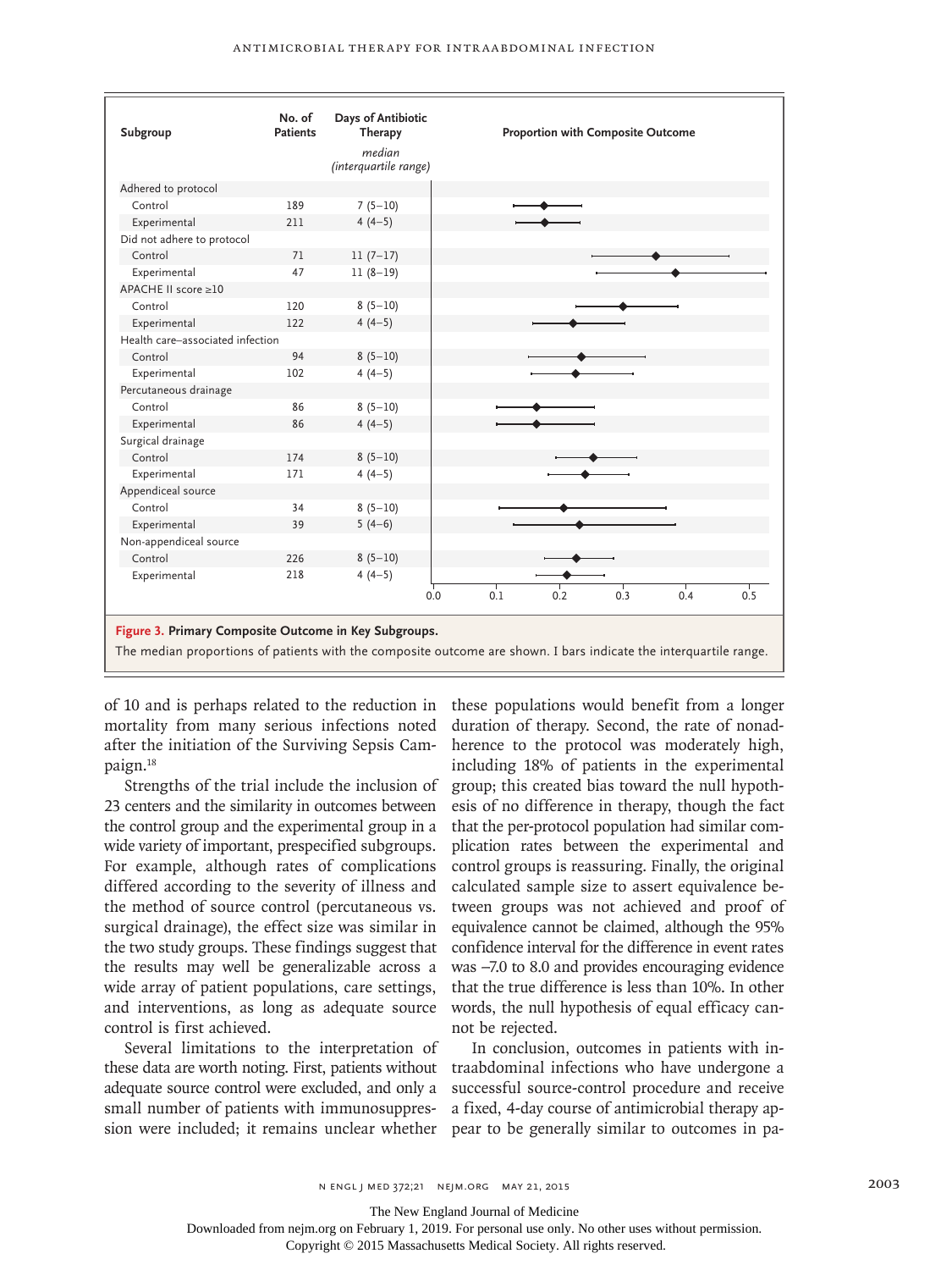tients in whom systemic antimicrobial agents are administered until after the resolution of signs and symptoms of sepsis.

Presented in part at the 34th Annual Meeting of the Surgical Infection Society, Baltimore, May 1–3, 2014.

Supported by grants (R01GM081510 and T32 AI078875) from the National Institutes of Health.

Dr. Sawyer reports receiving consulting fees from 3M and Pfizer; Dr. Duane, lecture fees from Pfizer; Dr. O'Neill, fees for serving on a surgical review panel for Cubist; Dr. Mazuski, fees for serving on advisory boards from AstraZeneca, Cubist, Merck, and Pfizer, consulting fees from Bayer, lecture fees from Merck, and grant support from AstraZeneca, Bayer, Merck, and Pfizer; and Dr. Dellinger, fees for serving on advisory boards from Merck, Baxter, Ortho-McNeil, Targanta Therapeutics, Schering-Plough, Astellas, CareFusion, Durata Therapeutics, Pfizer, Rib-X Pharmaceuticals, Affinium Pharmaceuticals, Tetraphase Pharmaceuticals, and R-Pharm, and lecture fees from Applied Medical. No other potential conflict of interest relevant to this article was reported.

Disclosure forms provided by the authors are available with the full text of this article at NEJM.org.

#### **Appendix**

The authors' full names and academic degrees are as follows: Robert G. Sawyer, M.D., Jeffrey A. Claridge, M.D., Avery B. Nathens, M.D., Ori D. Rotstein, M.D., Therese M. Duane, M.D., Heather L. Evans, M.D., Charles H. Cook, M.D., Patrick J. O'Neill, M.D., Ph.D., John E. Mazuski, M.D., Ph.D., Reza Askari, M.D., Mark A. Wilson, M.D., Lena M. Napolitano, M.D., Nicholas Namias, M.D., Preston R. Miller, M.D., E. Patchen Dellinger, M.D., Christopher M. Watson, M.D., Raul Coimbra, M.D., Daniel L. Dent, M.D., Stephen F. Lowry, M.D., Christine S. Cocanour, M.D., Michaela A. West, M.D., Ph.D., Kaysie L. Banton, M.D., William G. Cheadle, M.D., Pamela A. Lipsett, M.D., Christopher A. Guidry, M.D., and Kimberley Popovsky, B.S.N.

The authors' affiliations are as follows: the Department of Surgery, University of Virginia Health System, Charlottesville (R.G.S., C.A.G., K.P.); the Department of Surgery, Virginia Commonwealth University, Richmond (T.M.D.); the Department of Surgery, Case Western Reserve University, Cleveland (J.A.C.); the Department of Surgery, University of Toronto, Toronto (A.B.N., O.D.R.); the Department of Surgery, University of Washington, Seattle (H.L.E., E.P.D.); the Department of Surgery, Beth Israel Deaconess Medical Center (C.H.C.), and the Department of Surgery, Brigham and Women's Hospital (R.A.) — both in Boston; the Department of Surgery, Maricopa Integrated Health System, Phoenix, AZ (P.J.O.); the Department of Surgery, Washington University, St. Louis (J.E.M.); the Department of Surgery, VA Pittsburgh Healthcare System, Pittsburgh (M.A. Wilson); the Department of Surgery, University of Michigan, Ann Arbor (L.M.N.); the Department of Surgery, University of Miami Miller School of Medicine, Miami (N.N.); the Department of Surgery, Wake Forest School of Medicine, Winston-Salem, NC (P.R.M.); the Department of Surgery, University of South Carolina, Columbia (C.M.W.); University of California, San Diego, San Diego (R.C.), the Department of Surgery, UC Davis Medical Center, Sacramento (C.S.C.), and the Department of Surgery, University of California, San Francisco, San Francisco (M.A. West) — all in California; the Department of Surgery, University of Texas Health Science Center at San Antonio, San Antonio (D.L.D.); the Department of Surgery, University of Medicine and Dentistry of New Jersey, Newark (S.F.L.); the Department of Surgery, University of Minnesota Medical School, Minneapolis (K.L.B.); the Department of Surgery, University of Louisville School of Medicine, Louisville, KY (W.G.C.); and the Department of Surgery, Johns Hopkins University School of Medicine, Baltimore (P.A.L.).

#### **References**

**1.** DeFrances CJ, Cullen KA, Kozak LJ. National Hospital Discharge Survey: 2005 annual summary with detailed diagnosis and procedure data. Vital Health Stat 13 2007;165:1-209.

**2.** Sartelli M, Catena F, Ansaloni L, et al. Complicated intra-abdominal infections worldwide: the definitive data of the CIAOW Study. World J Emerg Surg 2014;9:37.

**3.** Inui T, Haridas M, Claridge JA, Malangoni MA. Mortality for intra-abdominal infection is associated with intrinsic risk factors rather than the source of infection. Surgery 2009;146:654-61.

**4.** Riccio LM, Popovsky KA, Hranjec T, et al. Association of excessive duration of antibiotic therapy for intra-abdominal infection with subsequent extra-abdominal infection and death: a study of 2,552 consecutive infections. Surg Infect (Larchmt) 2014;15:417-24.

**5.** Christou NV, Barie PS, Dellinger EP, Waymack JP, Stone HH. Surgical Infection Society intra-abdominal infection study: prospective evaluation of management techniques and outcome. Arch Surg 1993;128:193-8.

**6.** Dupont H, Friggeri A, Touzeau J, et

al. Enterococci increase the morbidity and mortality associated with severe intra-abdominal infections in elderly patients hospitalized in the intensive care unit. J Antimicrob Chemother 2011;66: 2379-85.

**7.** Solomkin JS, Mazuski JE, Bradley JS, et al. Diagnosis and management of complicated intra-abdominal infection in adults and children: guidelines by the Surgical Infection Society and the Infectious Diseases Society of America. Surg Infect (Larchmt) 2010;11:79-109.

**8.** Solomkin JS, Mazuski JE, Bradley JS, et al. Diagnosis and management of complicated intra-abdominal infection in adults and children: guidelines by the Surgical Infection Society and the Infectious Diseases Society of America. Clin Infect Dis 2010; 50:133-64.

**9.** Schein M, Assalia A, Bachus H. Minimal antibiotic therapy after emergency abdominal surgery: a prospective study. Br J Surg 1994;81:989-91.

**10.** Guirao X, Sánchez García M, Bassetti M, et al. Safety and tolerability of tigecycline for the treatment of complicated skin and soft-tissue and intra-abdominal infections: an analysis based on five European observational studies. J Antimicrob Chemother 2013;68:Suppl 2:ii37-ii44.

**11.** Samuelsson A, Isaksson B, Chabok A, et al. Changes in the aerobic faecal flora of patients treated with antibiotics for acute intra-abdominal infection. Scand J Infect Dis 2012;44:820-7.

**12.** Marshall JC, Maier RV, Jimenez M, Dellinger EP. Source control in the management of severe sepsis and septic shock: an evidence-based review. Crit Care Med 2004;32:Suppl:S513-S526.

**13.** Sursal T, Stearns-Kurosawa DJ, Itagaki K, et al. Plasma bacterial and mitochondrial DNA distinguish bacterial sepsis from sterile systemic inflammatory response syndrome and quantify inflammatory tissue injury in nonhuman primates. Shock 2013;39:55-62.

**14.** Turnbull IR, Javadi P, Buchman TG, Hotchkiss RS, Karl IE, Coopersmith CM. Antibiotics improve survival in sepsis independent of injury severity but do not change mortality in mice with markedly elevated interleukin 6 levels. Shock 2004; 21:121-5.

**15.** Wong YY, Wong PN, Mak SK, et al.

The New England Journal of Medicine

Downloaded from nejm.org on February 1, 2019. For personal use only. No other uses without permission.